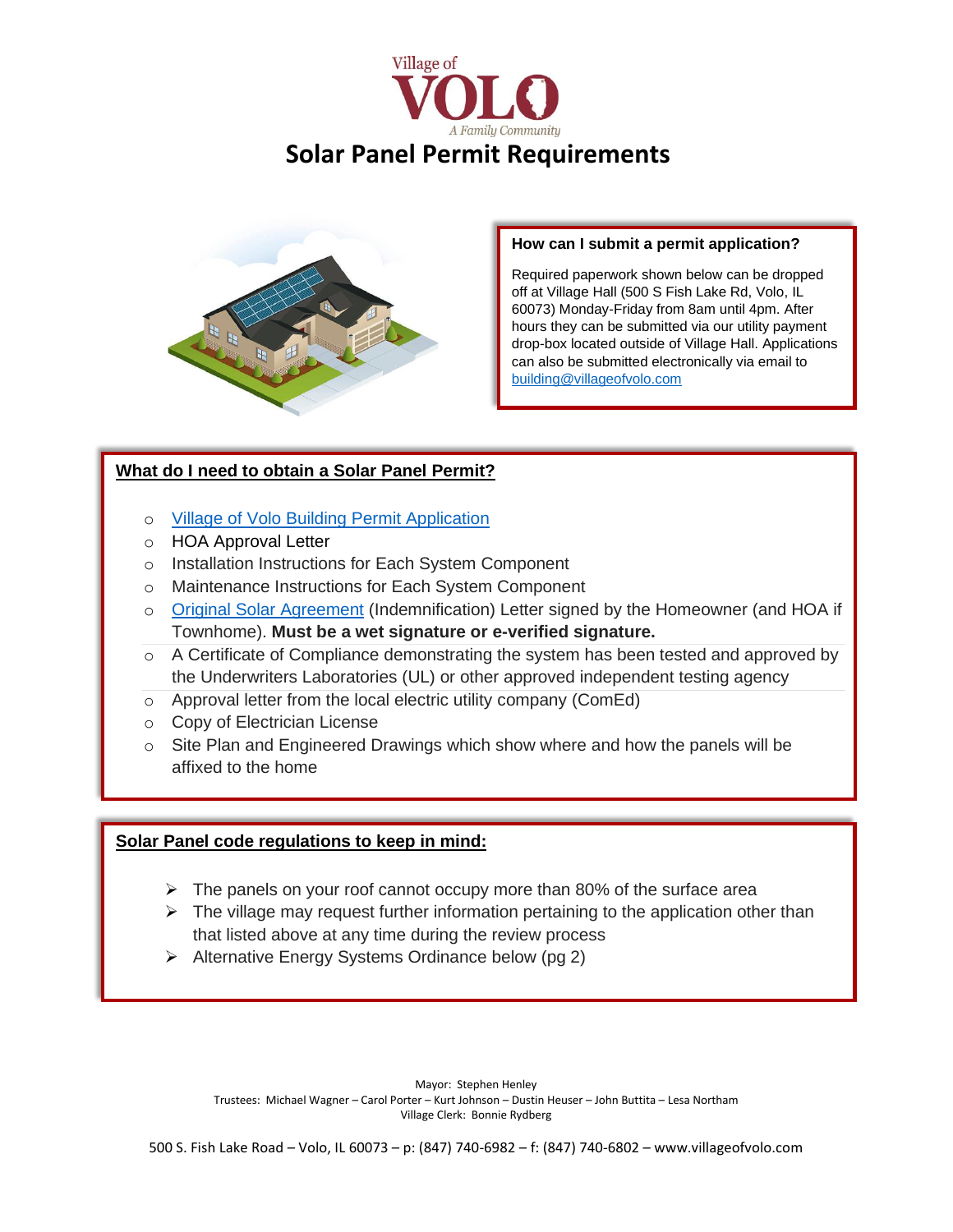## VILLAGE OF VOLO

## ORDINANCE NO. O-17-25

## AN ORDINANCE AMENDING VARIOUS PROVISIONS OF THE VILLAGE OF VOLO ZONING ORDINANCE REGARDING ALTERNATIVE ENERGY SYSTEMS

Published in Pamphlet Form November 7, 2017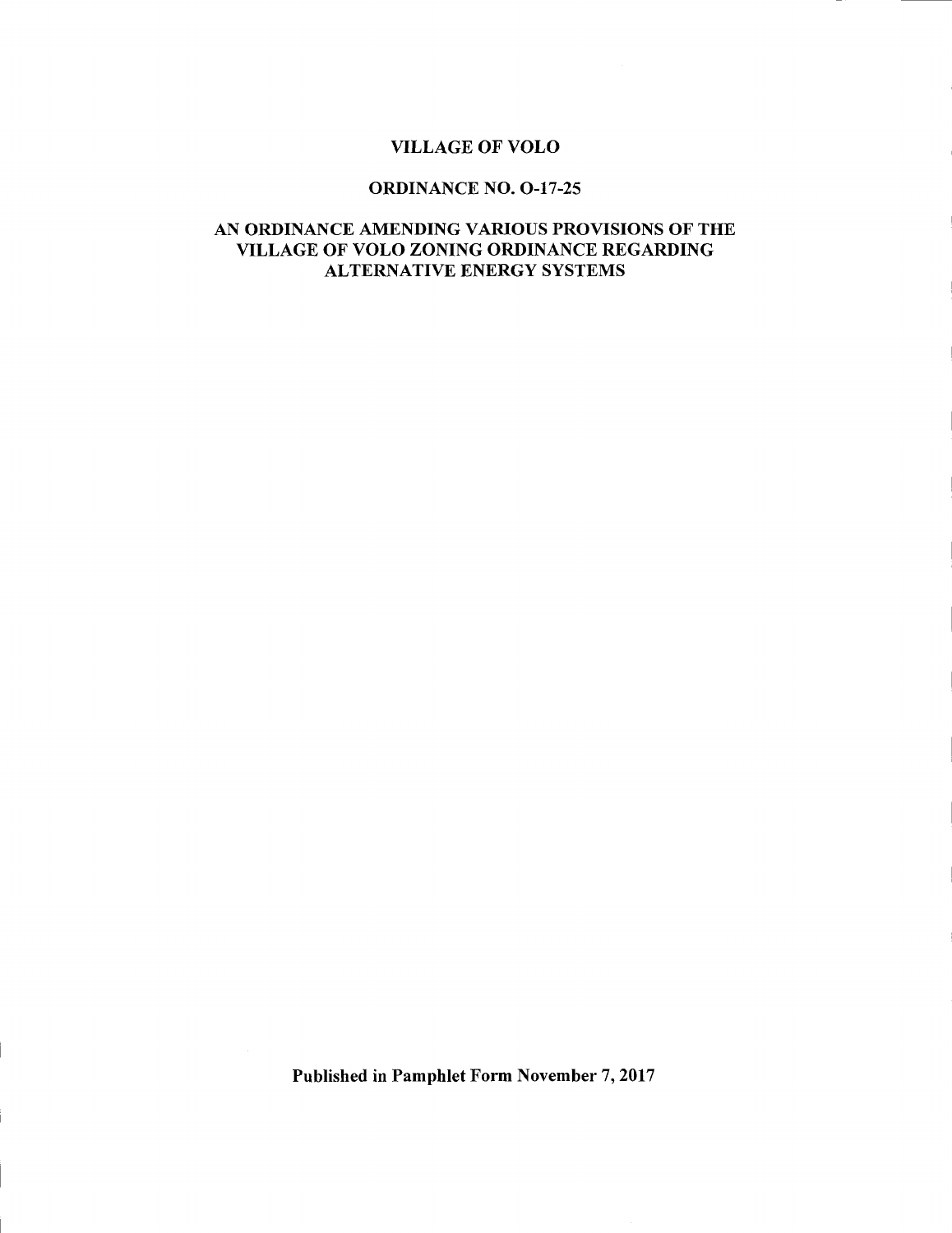#### VILLAGE OF VOLO

#### ORDINANCE NO. O-17-25

## AN ORDINANCE AMENDING VARIOUS PROVISIONS OF THE VILLAGE OF VOLO ZONING ORDINANCE REGARDING ALTERNATIVE ENERGY SYSTEMS

WHEREAS, the Village of Volo, pursuant to its home rule powers and other applicable authority, has adopted the Village of Volo Zoning Ordinance, as amended from time to time ("Zoning Ordinance") to regulate, among other things, land uses and structures within the Village; and

WHEREAS, from time to time the Village reviews the Zoning Ordinance to ensure that it is up to date and that it regulates matters as intended by the Village; and

WHEREAS, the President and Board of Trustees desire to amend the Zoning Ordinance to provide for the production of wind, solar, and geothermal generated electricity as an accessory use, and the maintenance of wind, solar, and geothermal energy systems as accessory structures, subject to certain conditions as set forth in this Ordinance ("*Proposed Amendments*"); and

WHEREAS, pursuant to notice duly published in the Daily Herald on September 25, 2017, the Village's Planning and Zoning Commission ("Commission") conducted a public hearing on October 10, 2017 regarding the Proposed Amendments; and

WHEREAS, at the conclusion of the public hearing, and after hearing and considering the written and oral testimony of all those present who wished to testify, the Commission recommended that the President and Board of Trustees adopt the Proposed Amendments as set forth in this Ordinance; and

WHEREAS, the President and Board of Trustees, having considered the recommendation of the Commission and other relevant information, hereby find and determine that it is in the best interests of the Village and its residents to amend the Zoning Ordinance as set forth herein pursuant to Sections 3.10 and 3.11 of the Zoning Ordinance and the Village's home rule powers;

#### NOW, THEREFORE BE IT ORDAINED BY THE PRESIDENT AND BOARD OF TRUSTEES OF THE VILLAGE OF VOLO, LAKE COUNTY, ILLINOIS, as follows:

SECTION ONE. Recitals. The foregoing recitals are incorporated into this Ordinance as findings of the President and Board of Trustees.

SECTION TWO. Amendment to Subsection 4.3.1. Subsection 4.3.1, entitled "Accessory Buildings and Uses," of Section 4.3 entitled "Accessory Buildings, Bulk Regulations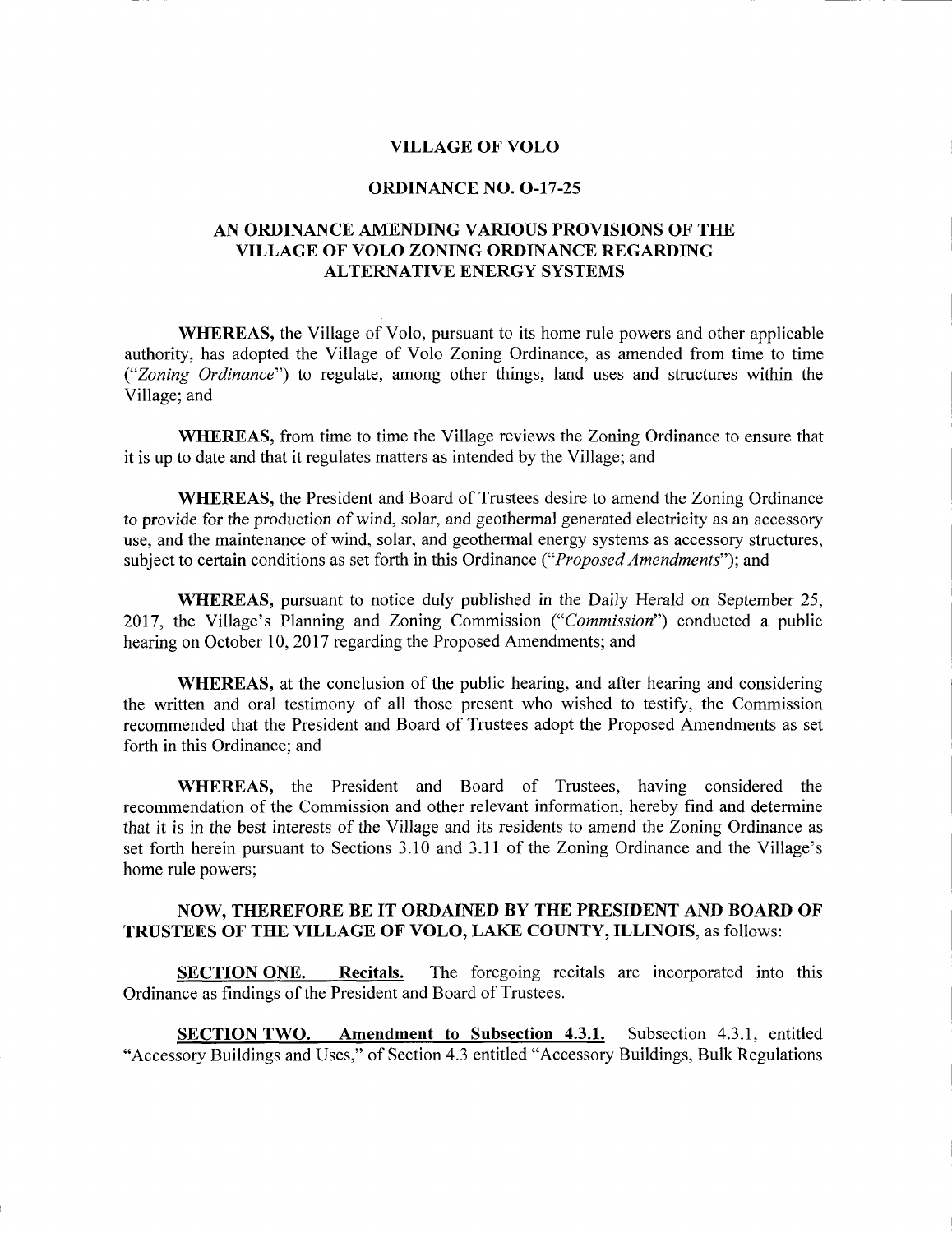and Permitted Obstructions in Required Setbacks and Yards," of Article 4, entitled "General Provisions," of the Zoning Ordinance is hereby amended in part, as follows:

#### 4.3.1 Accessory Buildings and Uses

 $\star$ 

g. Permitted Obstructions in Yards. Subject to all other requirements of this section, accessory buildings, structures or uses shall be permitted in designated yards of <sup>a</sup> zoning lot as follows:

| <b>Alternative Energy Systems</b>              |   |  |   |  |
|------------------------------------------------|---|--|---|--|
| (see Section 4.14 for additional requirements) |   |  |   |  |
| Air Conditioning Equipment, central            |   |  |   |  |
|                                                | * |  | ∗ |  |

SECTION THREE: Addition of New Section 4.14. Article 4, entitled "General Provisions," of the Zoning Ordinance is hereby amended to add a new Section 4.14, which shall hereafter be and read as follows:

### 4. 14 Alternative Energy Systems (AES)

- a. Purpose. The purpose of this Section 4.14 is to:
	- 1. Establish reasonable and uniform regulations for the location, installation, operation, maintenance, and decommissioning of Alternative Energy Systems  $(AES)$ ;
	- 2. Assure that any development and production of wind, solar, and geothermal generated electricity in the Village is safe and to minimize any potentially adverse effects on adjoining properties and the broader community;
	- 3. Promote the supply of sustainable and renewable energy resources, in support of national, state, and local goals; and
	- 4. Facilitate energy cost savings and economic opportunities for Village residents and businesses.
- b. Definitions. Notwithstanding Section 2.3 of this Ordinance, when used in this Section 4. <sup>14</sup> the following terms shall have the meanings herein ascribed to them: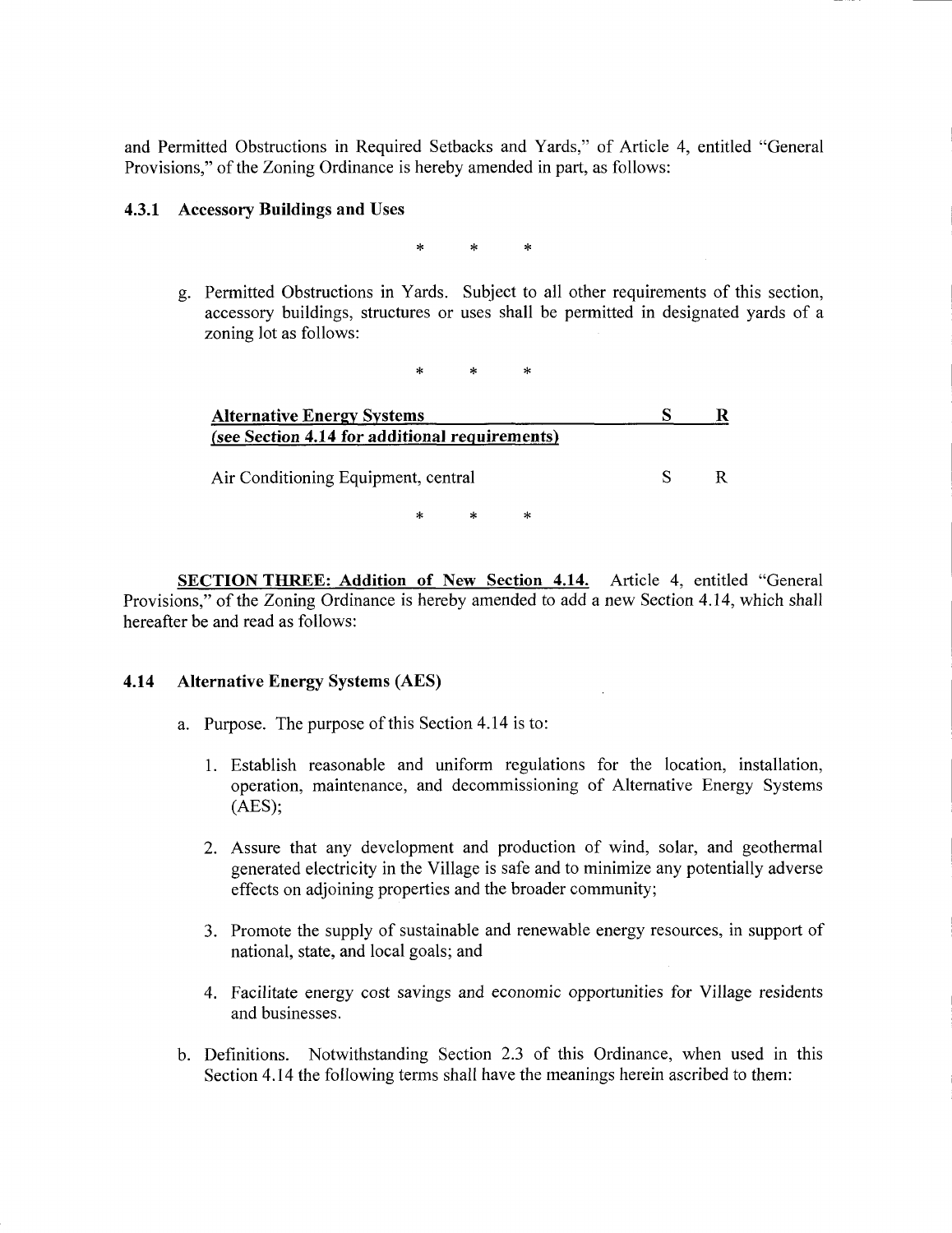Alternative Energy System (AES): Any wind energy system (WES), solar energy system (SES), or geothermal energy system (GES), as further defined in this Section 4. 14.

Abandoned AES: An AES that has not been repaired to Operating Condition within the applicable timeframe set forth in Section 4. 14. c. <sup>9</sup> of this Ordinance, or for which the owner has not made all submissions required pursuant to Section 4.14.g of this Ordinance.

Ambient Sound: The all-encompassing sound at a given location, usually a composite of sounds from many sources near and far. For the purpose of this Section 4.14, the "ambient sound level" shall mean the quietest of ten 10-second average sound levels measured when there are no nearby or distinctly audible sound sources  $(e.g., dogs or jets)$ . Daytime ambient measurements should be made during midmorning weekday hours, while nighttime measurements should be made after midnight.

Blade: The portion of <sup>a</sup> WES that is designed to capture the wind, causing the shaft to turn.

Blade Tip: The farthest extremes of <sup>a</sup> blade.

BSES-M, Flush Mounted: A BSES-M that is mounted to <sup>a</sup> finished roof surface where the solar collector, once installed, projects no further than  $six(6)$  inches in height beyond the roof surface.

**BSES-M, Non-Flush Mounted:** A BSES-M that is mounted to a finished roof surface where the solar collector, once installed, projects more than six (6) inches in height beyond the roof surface.

Building Integrated Solar Energy System (BSES-I): A SES that is accessory to a principal use and that is an integral part of <sup>a</sup> principal or accessory building, rather than <sup>a</sup> separate mechanical device, that replaces or substitutes for an architectural or structural part of the building. BSES-I include, but are not limited to, photovoltaic or hot water systems that are contained within roofing materials, skylights, shading devices, and similar architectural components.

Building Mounted Solar Energy System (BSES-M): A SES that is accessory to a principal use and professionally mounted on the roof of <sup>a</sup> principal building or accessory structure if allowed by the Village's Building Code. A BSES-M can be flush mounted or non-flush mounted.

Daytime Hours: The hours of the day from 7:00 am to 10:00 pm.

Decibel (dB): The unit of sound level based on <sup>a</sup> reference where 0 dB represents the threshold of hearing at 1000 Hz for a healthy young adult.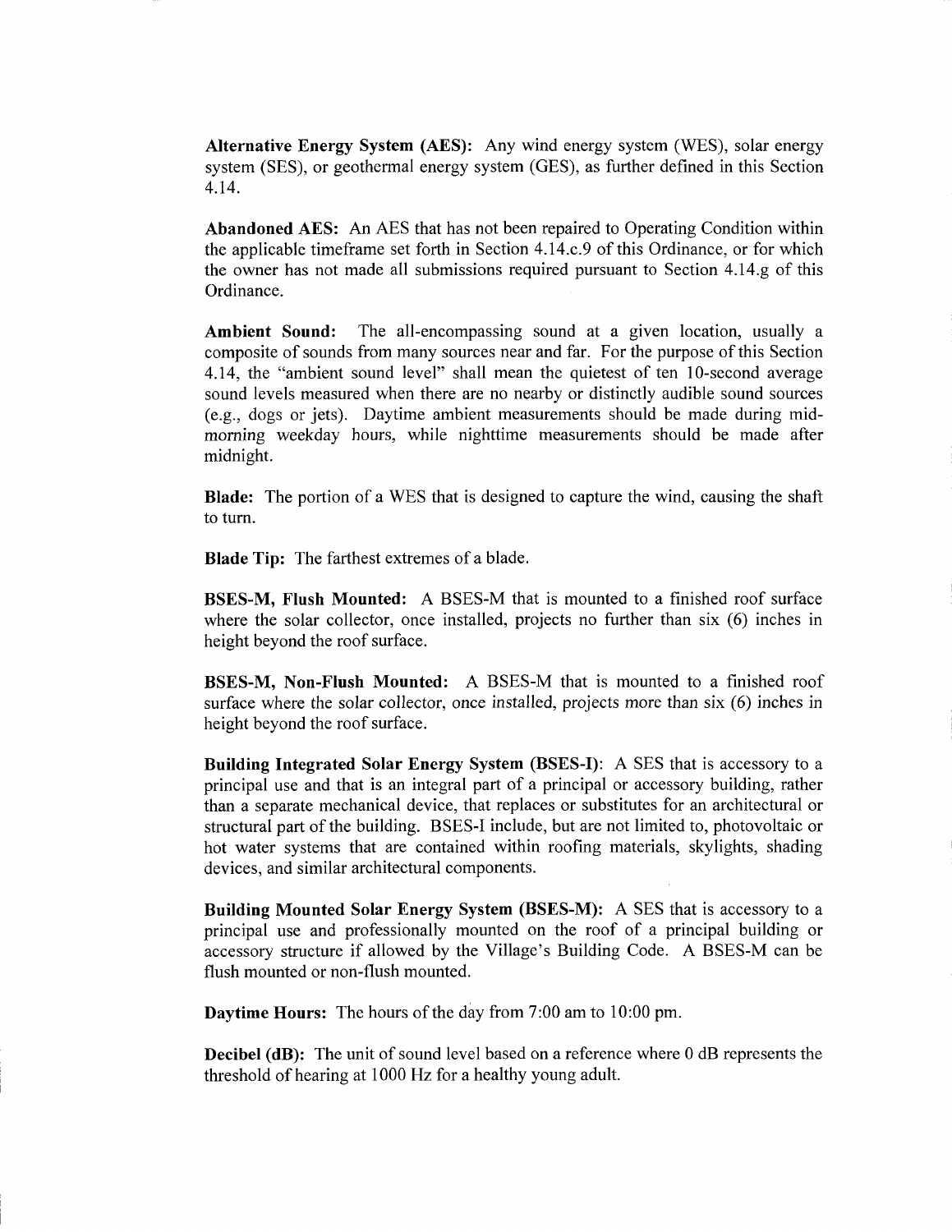FAA: The Federal Aviation Administration of the United States Department of Transportation.

FCC: The Federal Communications Commission.

Geothermal Energy System (GES): A sealed, watertight loop of pipe buried outside of <sup>a</sup> building foundation, intended to re- circulate <sup>a</sup> liquid solution through <sup>a</sup> heat exchanger. This includes but is not limited to: vertical closed loop, horizontal closed loop, and body of water closed loop system.

Ground Mounted Solar Energy System (GSES): A free-standing SES that is accessory to a principal use and is placed on or mounted to the ground.

Height: When used in reference to a WES, "height" shall mean the vertical distance measured from grade to the highest point of the WES, including the top of the extended blade. When used in reference to any other structure, " height" shall have the meaning set forth in Section 2.3 of this Ordinance.

High Quality Aquatic Resource: Waters of the United States or Isolated Waters of Lake County that are determined to be critical due to their uniqueness, scarcity, function, and/or value, in accordance with the Lake County Watershed Development Ordinance.

Horizontal Axis Wind Turbine (HAWT): A turbine for which the main rotor shaft is arranged horizontally, and typically for which the main rotor shaft and generator are located at the top of the tower on which the WES is mounted and pointed into the wind in order to generate electricity.

Low-Frequency Sound: Sound with frequencies below <sup>100</sup> Hz, including audible sound and sound at <sup>a</sup> frequency below that of human hearing (i.e. infrasound).

Nacelle: That part of <sup>a</sup> turbine containing the shaft, gear box, and generator.

Nameplate Wattage: The amount of energy produced from <sup>a</sup> WES at maximum or optimum wind speeds within one hour, as indicated by the manufacturer.

Nighttime Hours: The time between 10:00 pm on one calendar day and 7:00 am on the next calendar day.

Nonparticipating Property: A property that is not owned by the owner of the property on which a WES is proposed or installed.

Operable Condition: For any AES, the condition of being capable of operating at full capacity while meeting all applicable conditions set forth in this Ordinance.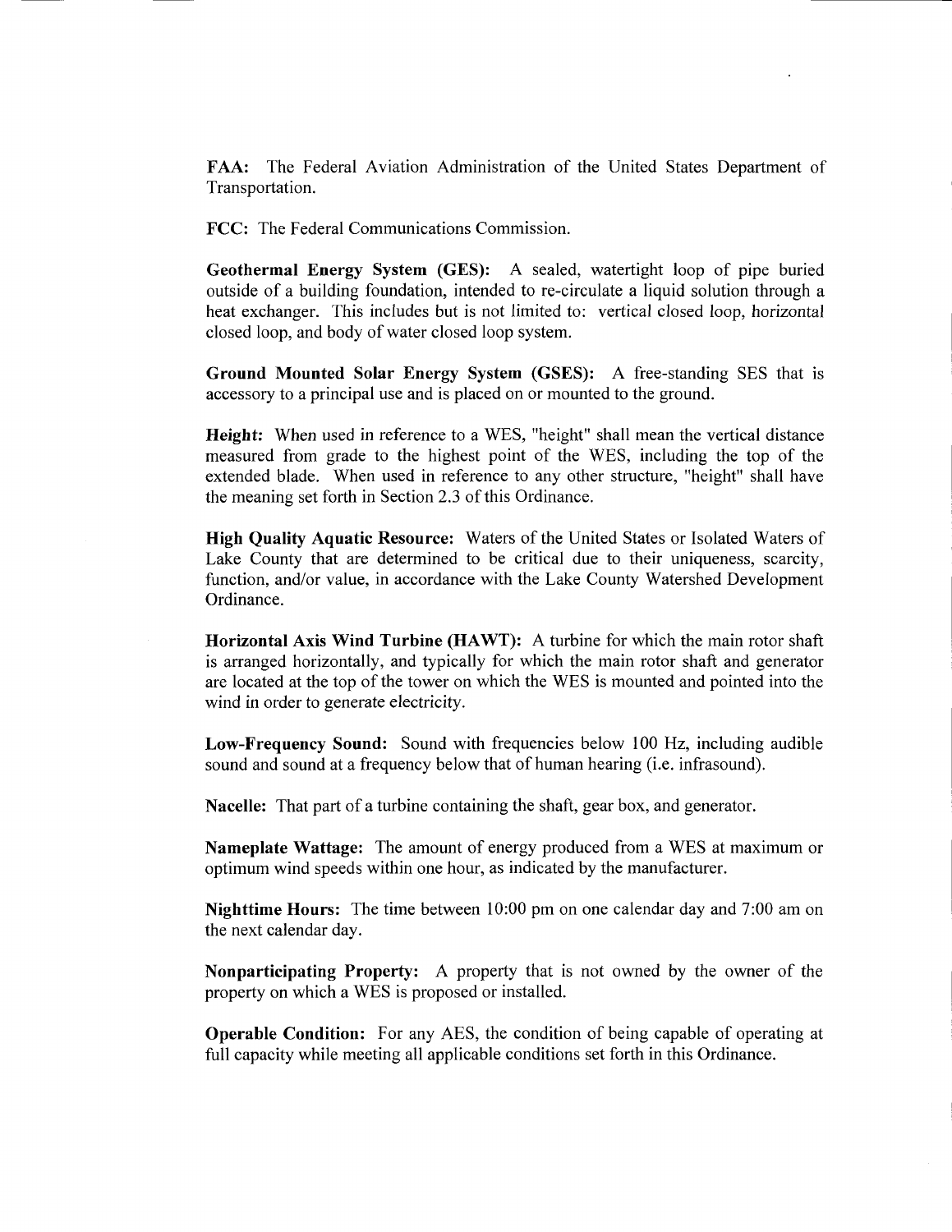Photovoltaic Cell: A semiconductor device that converts solar energy directly into electricity.

**Shadow Flicker:** The on-and-off strobe light effect caused by the shadow of moving blades cast by the sun upon a turbine's blades.

Shadow Flicker Intensity: The difference or variation in brightness at <sup>a</sup> given location in the presence and absence of <sup>a</sup> shadow.

Silhouette: The area covered by moving blades of <sup>a</sup> WES turbine, as viewed from the front elevation, described in square feet.

Solar Collector: A professionally manufactured device structure or part of <sup>a</sup> device or structure for which the primary purpose is to transform solar radiant energy into thermal, mechanical, or electrical energy.

Solar Collector Surfaces: Any part of <sup>a</sup> solar collector that absorbs solar energy for use in the collector's energy transformation process. The solar collector surface does not include frames, supports and mounting hardware.

Solar Energy System (SES): An active or passive system for which the primary purpose is to convert solar energy into thermal, mechanical, or electrical energy for storage and use.

Sound Level: The A-weighted sound level in decibels (dB) (or the C-weighted level, if specified).

Structural Engineer: An Engineer who is licensed and registered to practice structural engineering in the State of Illinois under the Illinois Structural Engineering Act and whose principal professional practice is in the field of structural engineering.

Sun Glint: The reflection of sunlight off of <sup>a</sup> surface of the turbine, tower, or other component of <sup>a</sup> WES.

Tower: The structure on which a turbine is mounted, which structure is <sup>a</sup> component of <sup>a</sup> WES.

Turbine: The blades, nacelle, and tail of <sup>a</sup> WES.

Vertical Axis Wind Turbine (VAWT): A turbine of which the main rotor shaft is arranged vertically and that does not need to be pointed into the wind in order to generate electricity.

Wind Energy System (WES): A wind energy production, conversion, and distribution system consisting of <sup>a</sup> wind turbine, tower, and associated electronics equipment.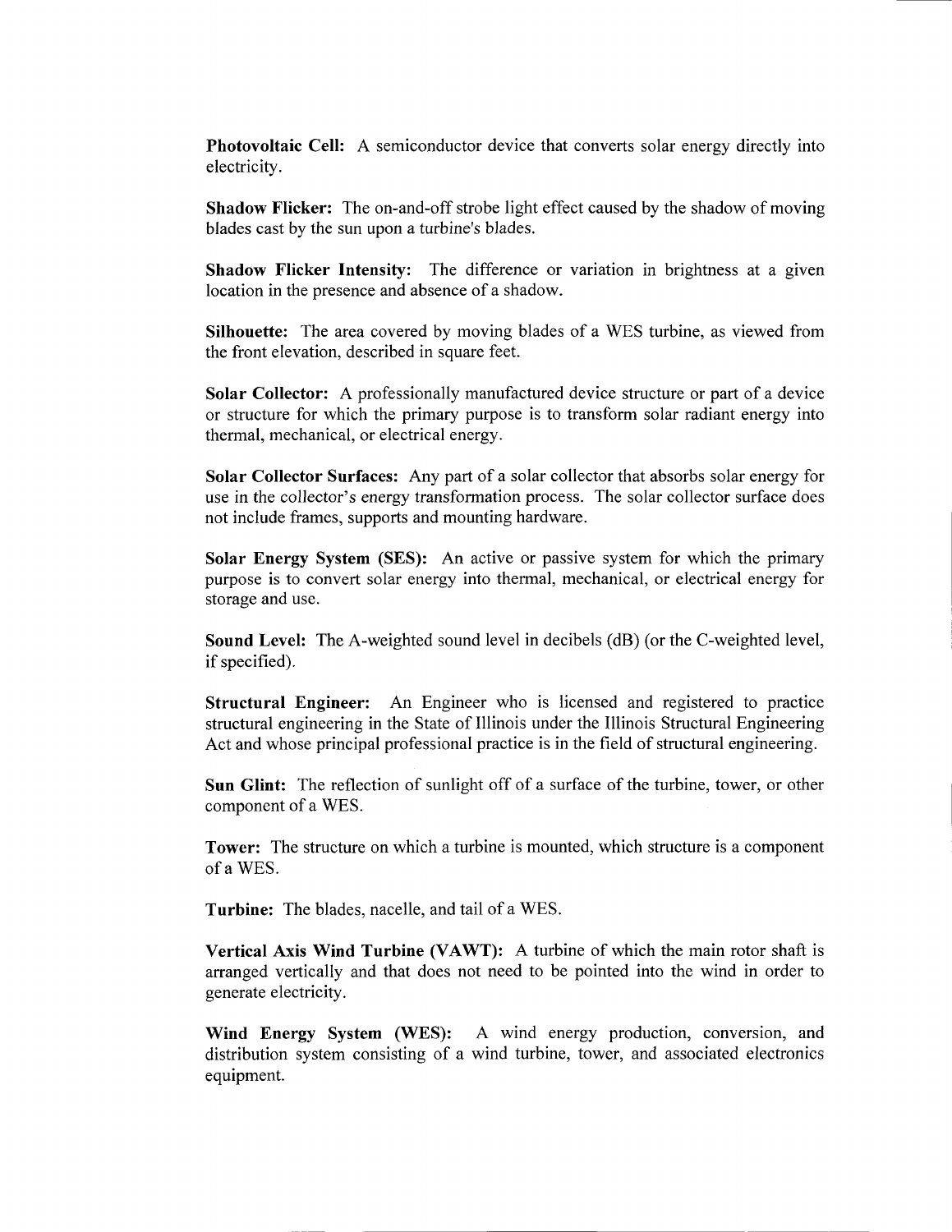- c. General Regulations. Except as specifically provided otherwise in Sections 4. 14. d, 4.14.e, and 4.14.f of this Ordinance, all AES shall comply with the general regulations set forth in this Section 4. 14. c.
	- 1. Location. AES may be established in the Village only as accessory structures and uses, and only in the zoning districts and locations expressly authorized by this Section 4.14.
	- 2. Compliance with Laws. All AES shall comply with all applicable Village, state, and federal laws and regulations, including, without limitation, the provisions of this Section 4.14, this Ordinance, and all Village building ordinances and regulations.
	- 3. Compliance with Permits. All AES shall comply with all applicable AES permits issued pursuant to this Section 4.14, including, without limitation, all conditions imposed by the Village as <sup>a</sup> condition of issuance of the permits.
	- 4. Interference with Utilities, Roads, and Neighboring Properties. No AES shall be operated in <sup>a</sup> manner so as to interfere with any public right-of-way or any utility system in the Village, or so as to interfere with the reasonable use and enjoyment of any other property in the Village.
	- 5. General Engineering Regulations.
		- i. Each AES shall conform to all applicable industry standards, including, without limitation, the standards developed by the American National Standards Institute (ANSI).
	- 6. General Installation Regulations.
		- i. AES facilities must be installed according to manufacturer specifications.
		- ii. All necessary electrical connections must be made by <sup>a</sup> licensed electrician.
		- iii. All electrical lines connecting to an AES not installed on <sup>a</sup> primary structure shall be installed underground.
		- iv. All AES and associated equipment shall be screened from view of adjoining properties, in a manner not to adversely affect its operation, with landscaping or screen walls consistent with the principal structure design, materials, and colors.
	- 7. Maintenance.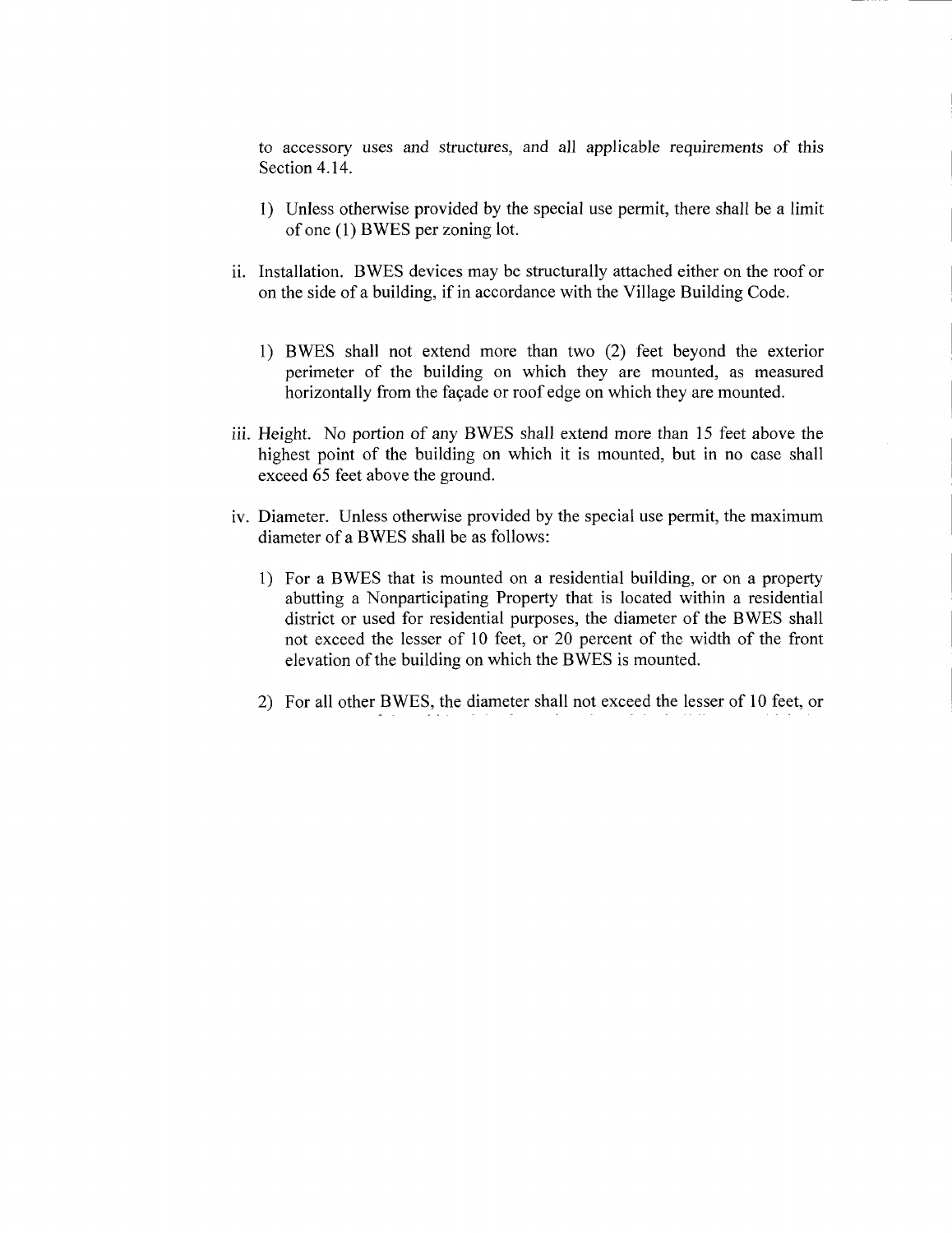- 1) Unless otherwise provided by the special use permit, there shall be <sup>a</sup> limit of one (1) SWES per zoning lot.
- ii. Setbacks. All portions of all SWES ( including, without limitation, the blades of any turbines) shall comply with the generally applicable setback restrictions for the zoning district in which the SWES is located and with the following setback restrictions, to be measured from the base of the SWES tower:
	- 1) SWES shall be set back from all property lines, third party transmission lines, and communication towers a minimum distance equal to 110 percent of the height of the SWES.
	- 2) Guy wires and anchoring systems shall not be located closer than 30 feet from any property line or public right-of-way.
- iii. Installation. SWES shall be installed in conformance with the following:
	- 1) No SWES shall be located in the street yard of any property.
	- 2) No part of <sup>a</sup> SWES shall be located in or protrude into any recorded easement.
	- 3) No SWES may not be constructed within 50 feet of any body of water or wetlands, nor within 100 feet of any High Quality Aquatic Resources.
- iv. Height.
	- 1) SWES Height. No portion of any SWES shall exceed 65 feet in height.
	- 2) Blade Tip Height. The blade tip, at its lowest point, shall not be located at a height lower than 15 feet above the ground.
- v. Diameter. Unless otherwise provided by the special use permit, the diameter of <sup>a</sup> SWES shall not exceed <sup>10</sup> feet.
- vi. Color and Sun Glint. SWES facilities shall be finished in <sup>a</sup> neutral color. The finish shall be flat or matte, so as to reduce incidence of sun glint. The required coloration and finish shall be maintained throughout the life of the SWES.
- vii. Climb Prevention. The base of the tower shall not be climbable for <sup>a</sup> vertical distance of <sup>15</sup> feet from the base, unless the tower is enclosed with <sup>a</sup> locked fence that is at least 8 feet in height.
- viii. Lighting.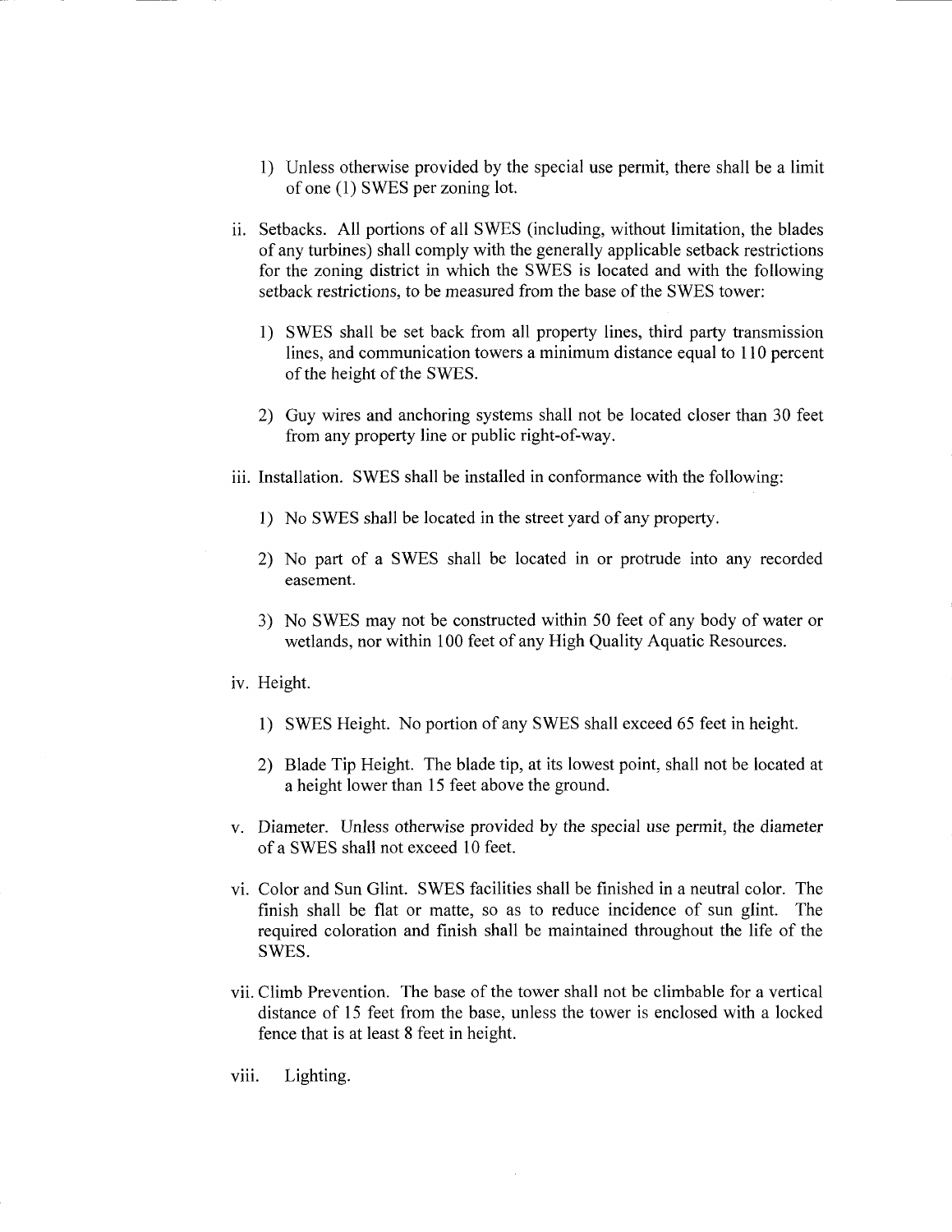- 1) SWES facilities shall comply with all applicable FAA lighting regulations and any other federal, state or Village lighting regulations.
- 2) SWES facilities shall not be artificially lighted except as expressly required by the FAA or as necessary for the safety of personnel performing maintenance of, or repairs to, the facilities. Any such artificial lighting shall be shielded so that no glare extends substantially beyond the property lines of the property on which the SWES is located.
- 3) Any security or emergency lighting shall be used only to the minimum extent necessary.
- 4) In order to reduce the impact on local wildlife, only red, dual red-andwhite strobe, strobe-like, or flashing lights shall be used for SWES facilities.
- ix. Signage. One or more warning signs, no less than eighteen square inches and no greater than two square feet in area, shall be posted at the base of an SWES tower. The sign shall include <sup>a</sup> notice of no trespassing, a warning of high voltage, and the emergency telephone number of the owner of the SWES.
- x. Environmental Impact.
	- 1) SWES facilities, and the property on which such facilities are located, shall be maintained in accordance with the environmental plan submitted pursuant to Section 14.4.g.2.iii.4 of this Ordinance.
	- 2) In order to reduce potential bird perching and nesting, all towers used for SWES facilities shall be designed as enclosed tubular structures with pointed tops (monopoles), rather than lattice structures, unless alternative mitigation strategies are otherwise approved by the Village.
- xi. Reporting to Village. Not less than once every <sup>12</sup> months, the owner of each WES shall submit to the Village a sworn statement that the operation and maintenance of the WES has been performed in compliance with all applicable directions issued by the manufacturer thereof, along with supporting evidence as may be requested by the Village.
- e. Additional Regulations for Solar Energy Systems ( SES)
	- 1. Building Mounted Solar Energy Systems (BSES-M)
		- i. Permitted Locations.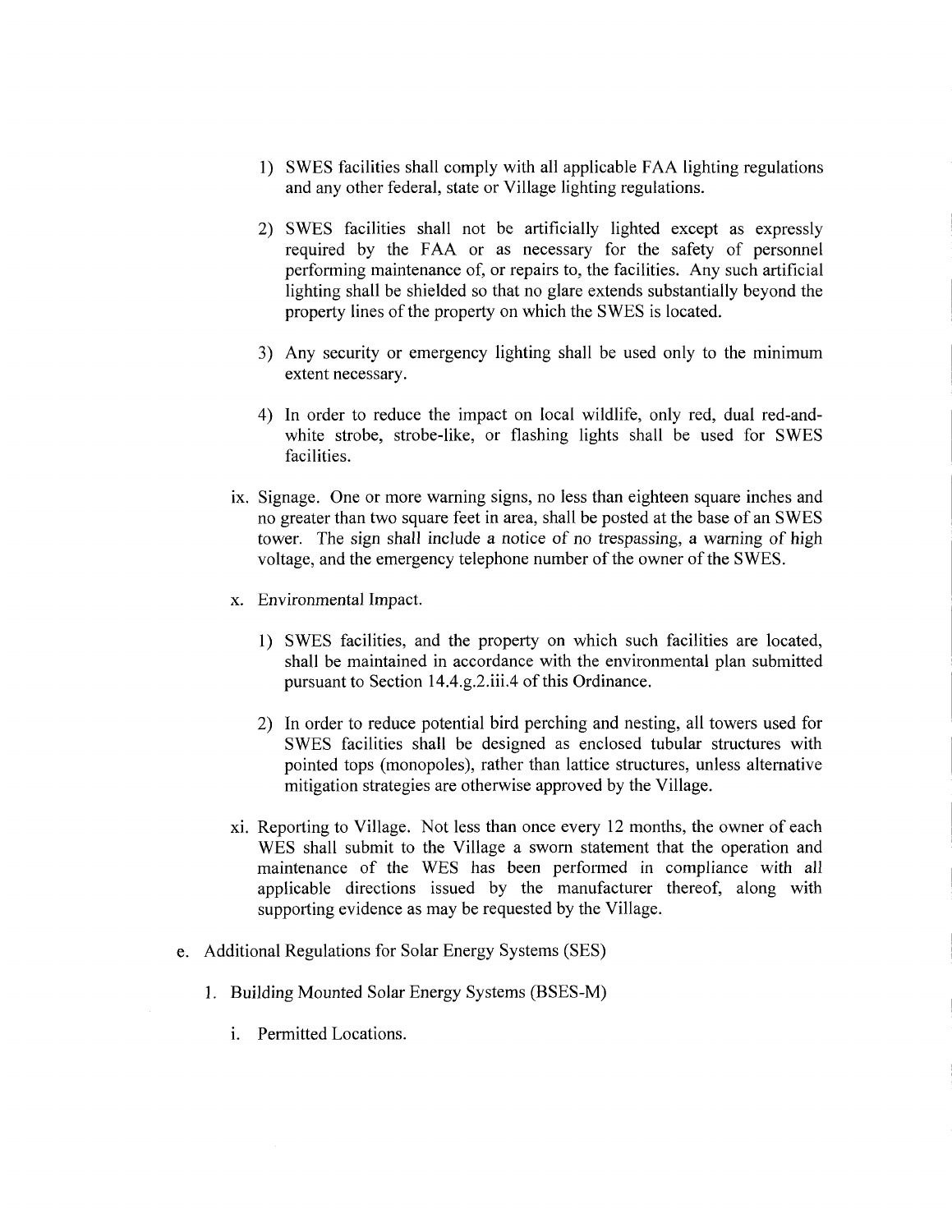- 1) BSES-M, Flush Mounted are permitted as an accessory use and as accessory structures only on zoning lots in the RC, RE, R1, R2, MU-1, MU-2, Bl, B2, B3, LI, and OR zoning districts.
- 2) BSES-M, Non-Flush Mounted are permitted as an accessory use and as accessory structures only on zoning lots in the B2, B3, LI and OR zoning districts or the MU-1 and MU-2 zoning districts where the principal use of such lot is non-residential.
	- a) BSES-M, Non-Flush Mounted may only be installed on buildings with a flat roof.
- 3) Except as otherwise expressly provided in this Section 4.14.e.1, BSES-M shall comply with all applicable regulations of the zoning district in which such use and structures are located, including all regulations applicable to accessory uses and structures, and all applicable requirements of this Section 4.14.
- ii. Installation. BSES-M may be structurally attached to the roof of a building, if in accordance with the 2003 International Building Code (as amended). The BSES-M shall occupy <sup>a</sup> maximum of 80% of the roof area unless otherwise determined by the Fox Lake or Wauconda Fire Protection District.
	- 1) BSES-M can be installed on the principal structure of a lot or an accessory structure if allowed by Village Building Codes.
	- 2) BSES-M shall not extend more than two (2) feet beyond the exterior perimeter of the building on which they are mounted, as measured horizontally from the façade or roof edge on which they are mounted.
- iii. Height. No portion of a BSES-M shall extend more than five (5) feet above the roof, but in no case shall exceed the maximum building height requirement of the zoning district in which it is located.
- 2. Building Integrated Solar Energy System (BSES-I).
	- i. Permitted Locations. BSES-I are permitted as an accessory use and as accessory structures only on zoning lots located in the RC, RE, R1, R2, MU-1, MU-2, B1, B2, B3, LI, and OR. Except as otherwise expressly provided in this Section 4.14.e.2, BSES-I shall comply with all applicable regulations of the zoning district in which such use and structures are located, including all regulations applicable to accessory uses and structures, and all applicable requirements of this Section 4. 14.
	- ii. Installation. BSES-I shall occupy <sup>a</sup> maximum of 80% of the roof area unless otherwise determined by the Fox Lake or Wauconda Fire Protection District.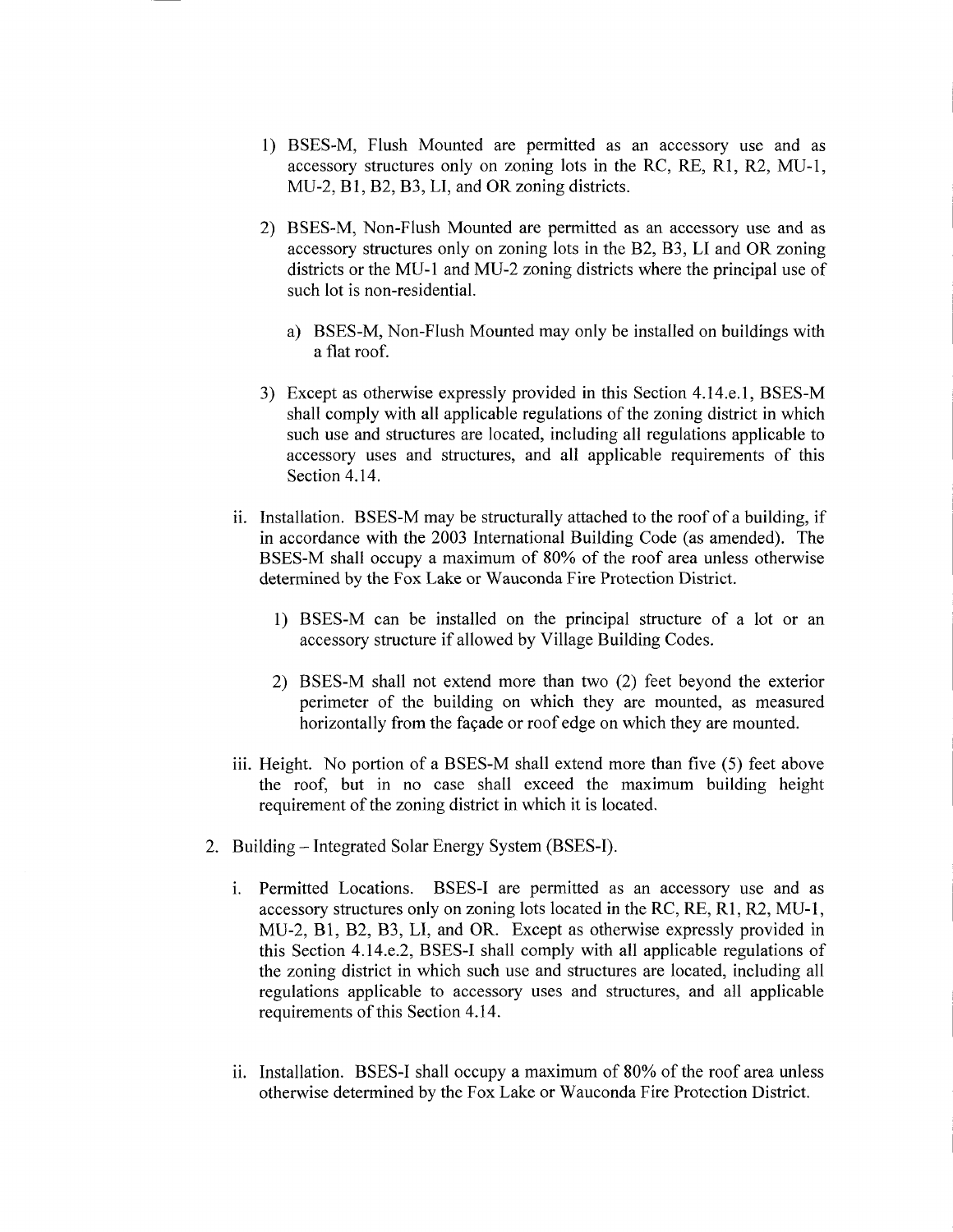- 1) BSES-I can be installed on the principal structure of <sup>a</sup> lot or an accessory structure if allowed by Village Building Codes.
- 3. Ground Mounted Solar Energy Systems (GSES).
	- i. Permitted Locations. GSES shall be allowable subject to issuance of <sup>a</sup> special use permit and as accessory uses and accessory structures only on zoning lots located in the RC, RE, R1, R2, MU-1, MU-2, B1, B2, B3, LI, and OR zoning districts. Except as otherwise expressly provided in this Section 4.14.e.3, GSES shall comply with all applicable regulations of the zoning district in which such use and structures are located, including all regulations applicable to accessory uses and structures, and all applicable requirements of this Section 4.14.
	- ii. Setbacks. GSES shall be set back <sup>a</sup> distance equal to or more than one times the system height of 10 feet.
	- iii. Lot Coverage. The total solar panel surface area shall not exceed 1% of the total lot area.
	- iv. Installation. GSES shall be installed in conformance with the following:
		- 1) No GSES shall be located in the street yard of any property.
		- 2) No part of <sup>a</sup> GSES shall be located in or protrude into <sup>a</sup> dedicated easement.
	- v. Height. No portion of any GSES shall exceed <sup>10</sup> feet in height.
- 4. Exempt SES. SES used to generate electricity for stand-alone light fixtures including street lights, area lights, and regulatory signs shall be exempt from the requirements of this Section 4. 14.
- f. Additional Regulations for Geothermal Energy Systems ( GES)
	- 1. Permitted Locations. GES are permitted as an accessory use and as accessory structures only on zoning lots located in the RC, RE, R1, R2, MU-1, MU-2, B1, B2, B3, LI, and OR zoning districts. Except as otherwise expressly provided in this Section 4. 14.f., GES shall comply with all applicable regulations of the zoning district in which such use and structures are located, including all regulations applicable to accessory uses and structures, and all applicable requirements of this Section 4. 14.
	- 2. Installation. GES shall be installed in conformance with the following: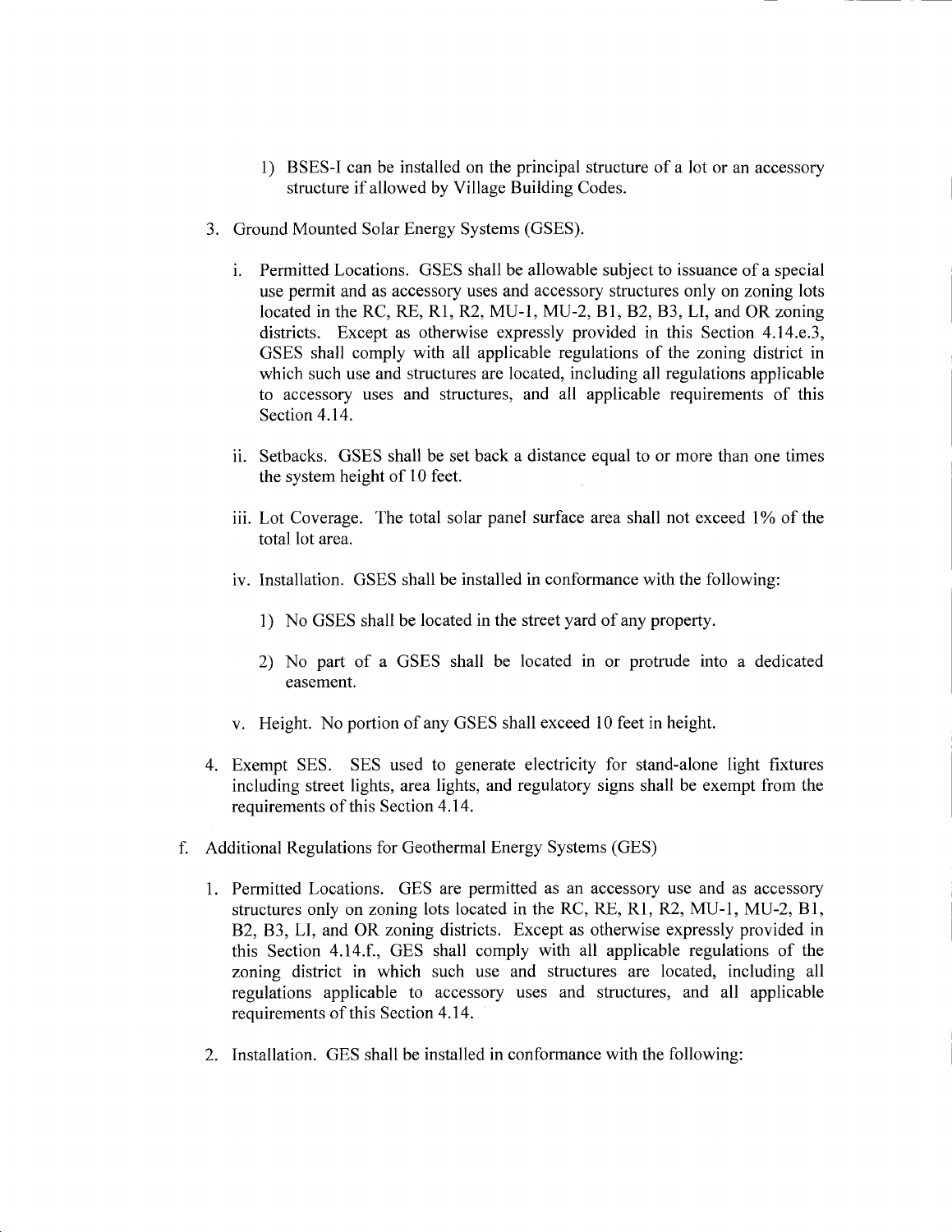- i. No GES shall be located in the street yard of any property.
- ii. No part of <sup>a</sup> GES shall be located in or protrude into <sup>a</sup> recorded easement.
- 3. Height. No portion of any GES shall exceed <sup>10</sup> feet in height.
- g. Application Requirements. In addition to such other data and information ordinarily required in connection with an application for <sup>a</sup> building permit or special use permit, if applicable, an applicant for an AES must submit to the Village as part of its application at least the following information:
	- 1. Generally Applicable Requirements.
		- i. Name, address and telephone number of the applicant.
		- ii. Name, address and telephone number of the person, firm or corporation constructing and installing the SES.
		- iii. Manufacturer's Directions. A copy of the directions issued by the manufacturer of the proposed AES for the proper installation, operation, and maintenance of the AES.
		- iv. A certificate of compliance demonstrating the system has been tested and approved by the Underwriters Laboratories (UL) or other approved independent testing agency.
		- v. Approval letter from the local electric utility company, if the system is to be connected to the energy grid.
		- vi. Any other information required by the Village to show full compliance with this and other applicable laws, ordinances, rules and regulations.
	- 2. Application Fee. Unless otherwise provided by the Permit Fee Schedule established by the President and Board of Trustees from time to time, no application fee shall be required in connection with a special use permit for an AES.
	- 3. Applications for WES.
		- i. Generally Applicable Requirements.
			- 1) Project Proposal.
				- a) A project summary, including, without limitation, the manufacturer information and number of proposed turbines.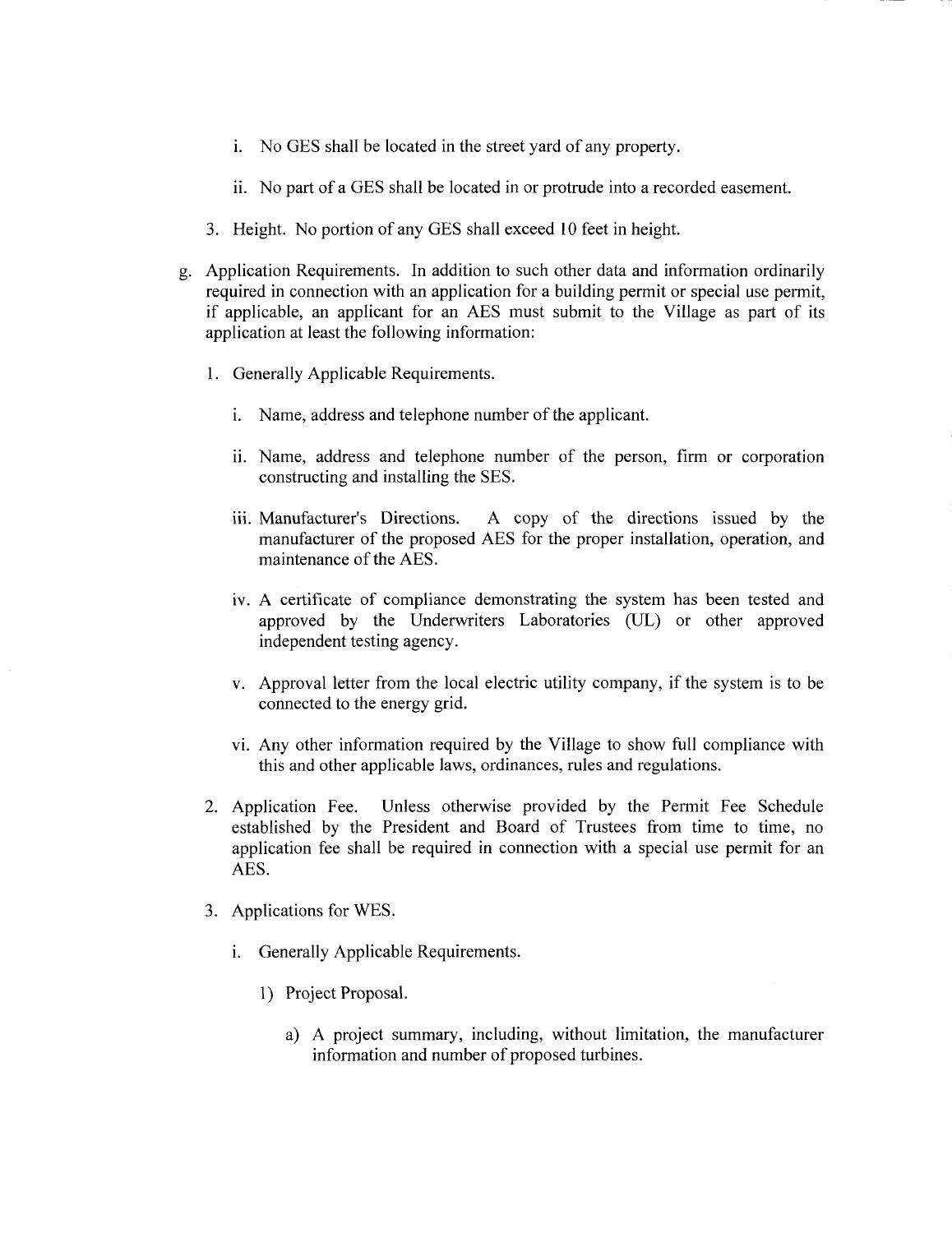- b) Current photographs of the proposed location of the WES.
- c) A front elevation depiction of the subject property, showing the location and proposed height of the top of the turbine from top of the building.
- 2) Certification of Design Compliance. A certification of design compliance for the proposed WES with respect to the applicable noise, structural, and safety regulations set forth in this Section 4.14, which certification must have been obtained from Underwriters Laboratories (UL), National Renewable Energy Laboratories (NREL), Det Norske Veritas (DNV), Germanischer Lloyd Wind Energie (GL), or an equivalent third party.
- 3) Insurance. Proof of homeowner or business general liability insurance, as appropriate, with a minimum coverage level of \$1,000,000 per occurrence for bodily injury and property damage.
- 4) Contact Information. The name of <sup>a</sup> local contact with authority to operate or repair the proposed WES as needed and at any time, and the telephone number at which such contact may be reached on a 24-hour basis. At all times during which the WES is in Operable Condition, the applicant shall have the duty to notify the Village of any changes to the information required pursuant to this Section 4.14.g.2.i.4.
- ii. Additional BWES Requirements.
	- 1) Engineering Plans. Engineering plans, which must include, without limitation, the manufacturer's engineering specifications of the turbine, nameplate wattage capacity, dimensions of the turbine unit, mounting mechanisms, expected load and expected sound level production.
	- 2) Site Plan. A site plan, drawn to scale, signed and sealed by <sup>a</sup> Professional Engineer licensed in the State of Illinois, and including, without limitation, the following:
		- a) The location of any overhead or underground power lines and utility easements; and
		- b) The locations and the expected duration of shadow flicker caused by the BWES facility.
- iii. Additional SWES Requirements.
	- 1) Engineering Plans. Engineering plans, which must include, without limitation, the manufacturer's engineering specifications of the tower, turbine and foundation, detailed drawing of electrical components and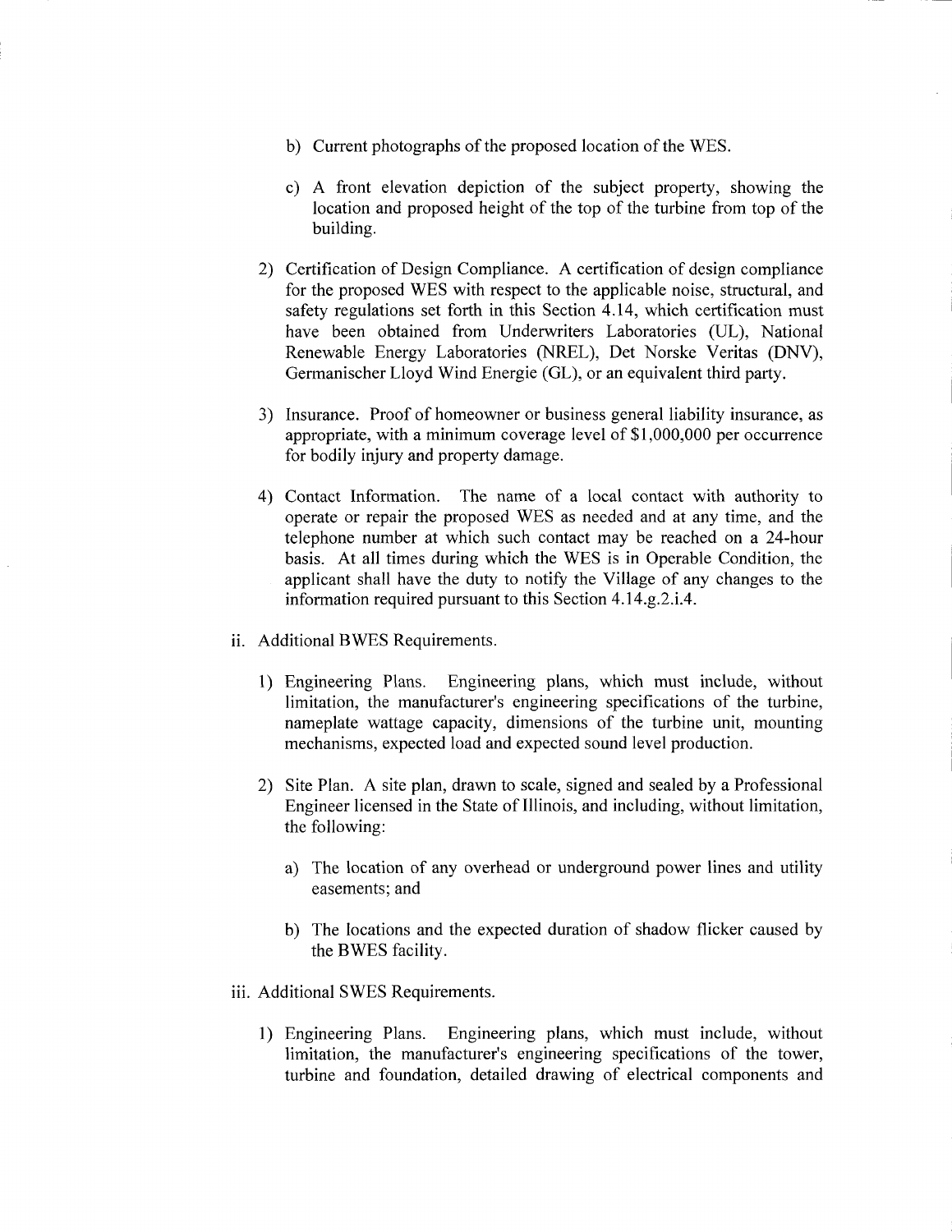installation details, and expected sound level production ( see Sound Level standards below). For turbines with <sup>a</sup> nameplate wattage capacity exceeding 20 kilowatts, the plans must be sealed by a Structural Engineer.

- 2) Site Plan. A site plan, drawn to scale, signed and sealed by <sup>a</sup> Professional Engineer licensed in the State of Illinois, and including, without limitation, the following:
	- a) The existing and proposed contours, at <sup>a</sup> minimum of two-foot intervals;
	- b) The location, setbacks, exterior dimensions and square footage of all structures on the subject property and all nonparticipating properties located within 100 feet of the subject property;
	- c) The location and size of existing waterways, wetlands, one hundredyear floodplains, sanitary sewers, field drain tiles, storm sewer systems, aquifers, and water distribution systems;
	- d) The location of any overhead or underground power lines and utility easements; and
	- e) The locations and the expected duration of shadow flicker caused by the SWES facility.
- 3) Soil Studies. For all proposed turbines of <sup>a</sup> structural weight greater than 5, 000 pounds, the applicant shall submit a soil analysis measured at the proposed location for the base of the proposed tower and <sup>a</sup> drawing stamped by a Structural Engineer, in order to demonstrate that the soils are able to support the structural weight of the proposed SWES. For purposes of this Section 4.14.g.2.iii.3, structural weight shall include the tower, wind turbine generator, and any other components otherwise supported by the base foundation of the proposed SWES.
- 4) Environmental Impact Studies and Plans.
	- a) Upon request of the Village, the applicant shall submit evaluations regarding the impact of the proposed SWES on the local environment and local wildlife from the Illinois Department of Natural Resources, the United States Fish and Wildlife Service, and the Lake County Soil and Water Conservation District.
	- b) Upon request of the Village, the applicant shall submit an environmental plan to mitigate or eliminate any adverse impact of the proposed SWES on the local environment and local wildlife, which plan shall be subject to the approval of the Village in consultation with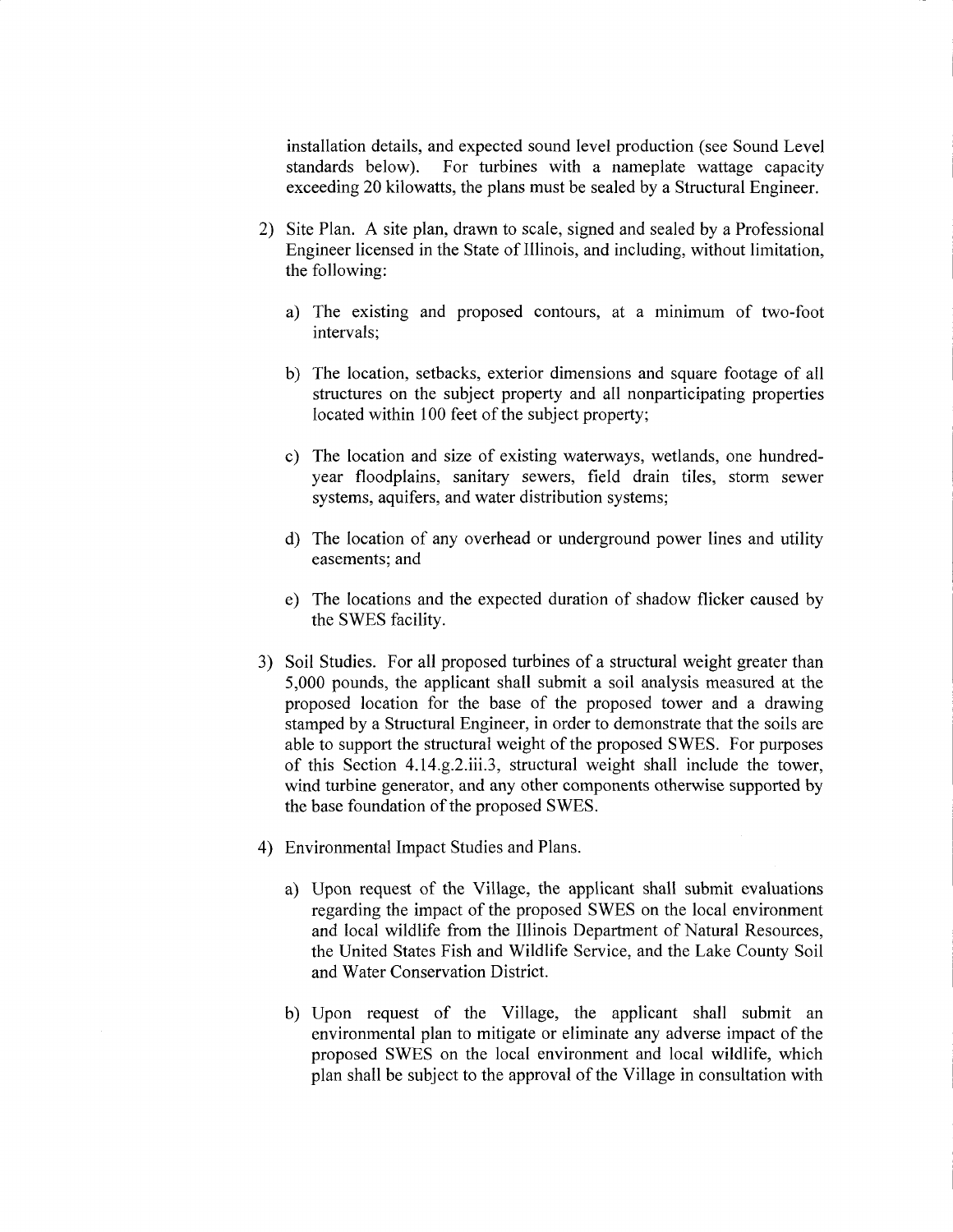the Illinois Department of Natural Resources and the United States Fish and Wildlife Service.

- 4. Applications for SES.
	- i. Engineering Plans. Engineering plans, which must include, without limitation, the manufacturer's engineering specifications of the solar collectors and devices including wattage capacity, dimensions of collectors, mounting mechanisms and/or foundation details and structural requirements.
	- ii. Additional Requirements for BSES-M and BSES-I.
		- 1) Elevation drawings(s) and/or photographs showing location, size and design details of the BSES-M or BSES-I.
	- iii. Additional Requirements for GSES.
		- 1) Site Plan. A site plan, drawn to scale, signed and sealed by <sup>a</sup> Professional Engineer licensed in the State of Illinois, and including, without limitation, the following:
			- a) The existing and proposed contours, at <sup>a</sup> minimum of two-foot intervals;
			- b) The location, setbacks, exterior dimensions and square footage of all structures on the subject property;
			- c) The location and size of existing waterways, wetlands, one hundredyear floodplains, sanitary sewers, field drain tiles, storm sewer systems, aquifers, and water distribution systems;
			- d) The location of any overhead or underground power lines and utility easements; and
- 5. Applications for GES.
	- i. Site Plan. A site plan, drawn to scale, signed and sealed by <sup>a</sup> Professional Engineer licensed in the State of Illinois, and including, without limitation, the following:
		- 1) The existing and proposed contours, at <sup>a</sup> minimum of two-foot intervals;
		- 2) The location, setbacks, exterior dimensions and square footage of all structures on the subject property;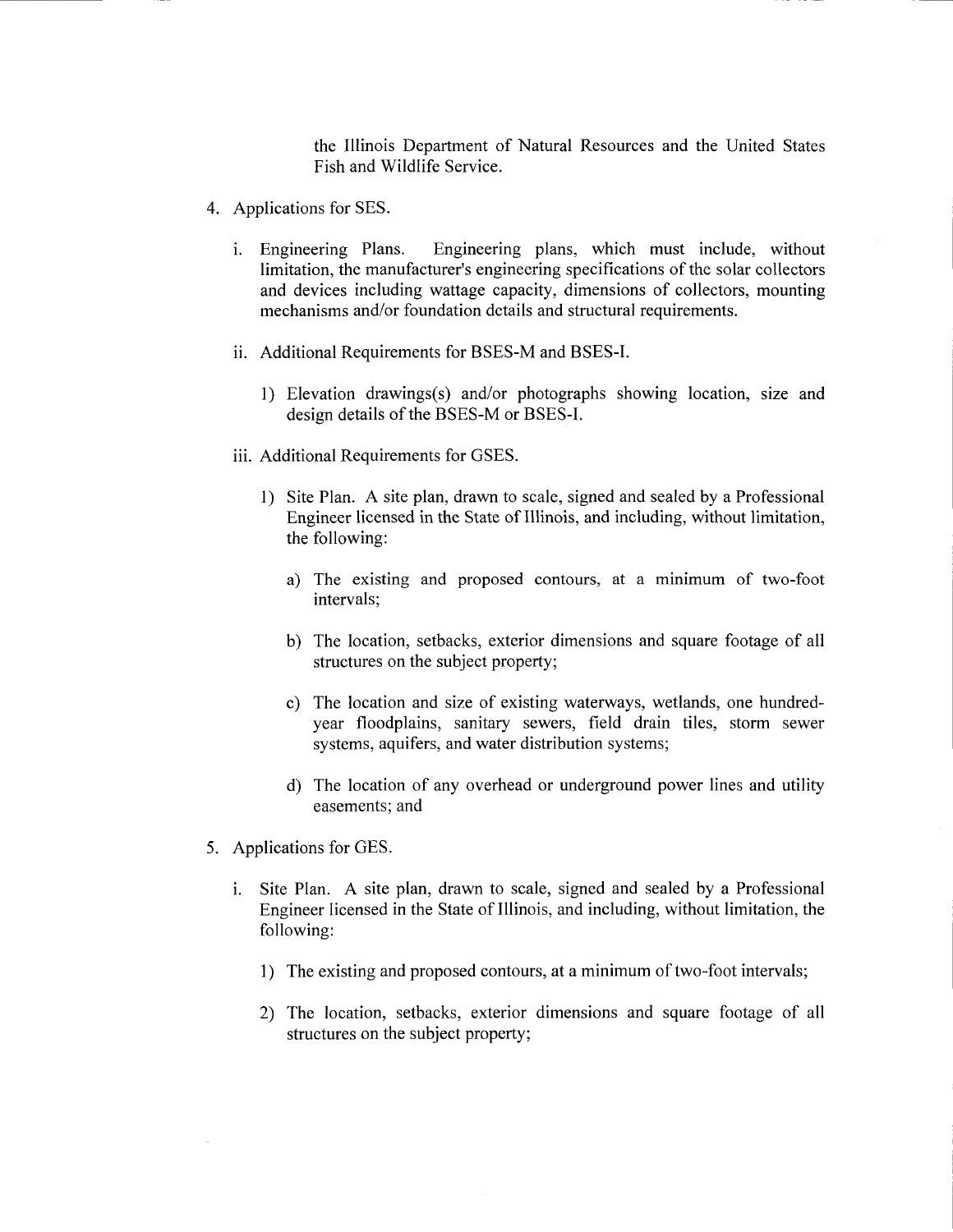- 3) The location and size of existing waterways, wetlands, one hundred-year floodplains, sanitary sewers, field drain tiles, storm sewer systems, aquifers, and water distribution systems;
- 4) The location of any overhead or underground power lines and utility easements; and
- h. Indemnification. The owner of each AES, and the owner of the property on which the AES is located, shall jointly and severally defend, indemnify and hold harmless the Village and its officials from and against any and all claims, demands, losses, suits, causes of action, damages, injuries, costs, expenses and liabilities whatsoever including attorney's fees arising out of any permit, approval, inspection, or other act or omission of the Village, or any acts or omissions of the owners concerning the operation of the AES project without limitation, whether said liability is premised on contract or on tort.

SECTION FOUR. Effective Date. This Ordinance shall be in full force and effect upon its passage, approval, and publication in pamphlet form as provided by law.